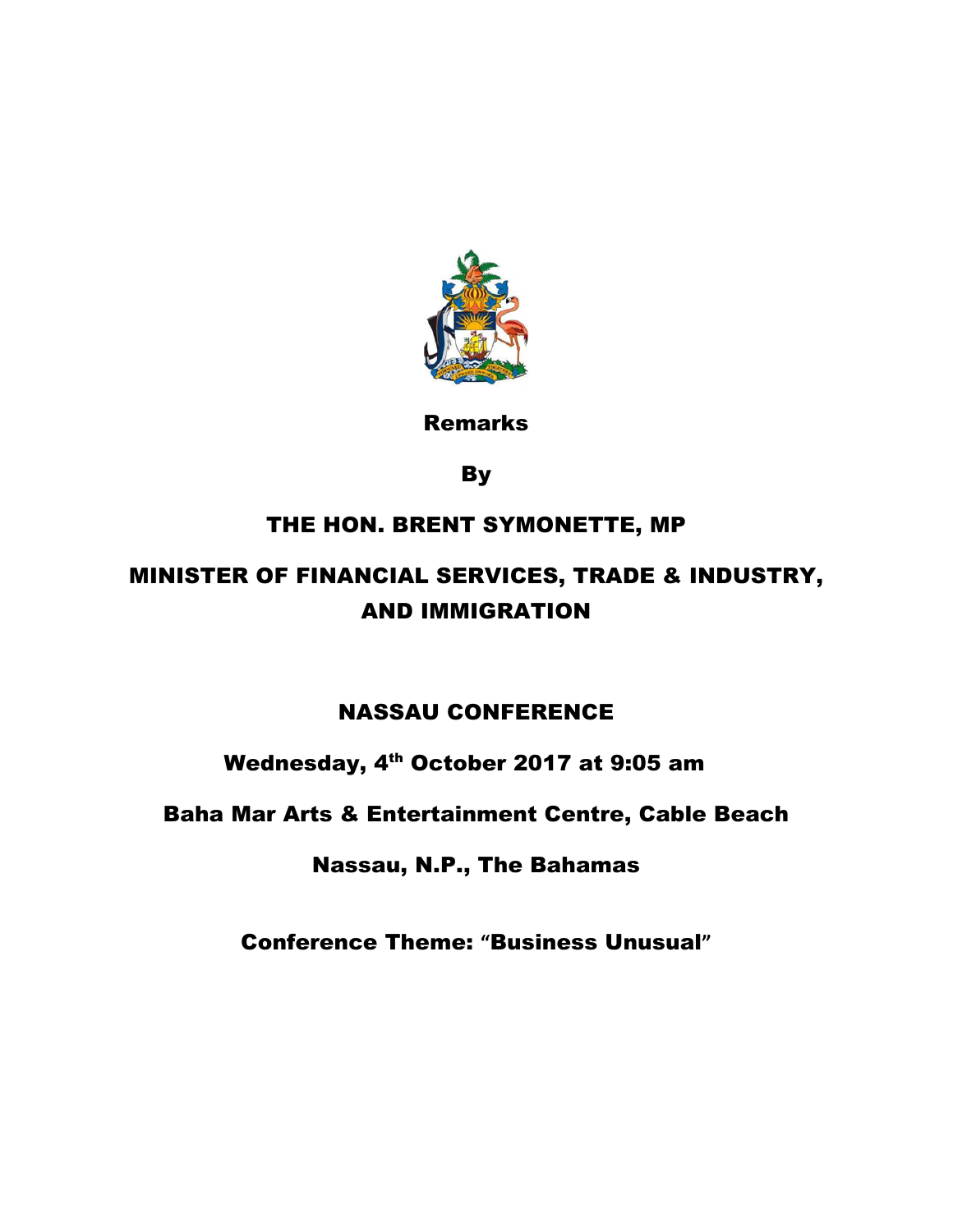Ladies and gentlemen, a pleasant good morning.

It gives me great pleasure to extend greetings to mark the opening of the Nassau Conference.

My Ministry recognizes the significant impact The Association of International Banks and Trust Companies has on the financial services industry. We applaud your sponsorship of the Nassau Conference, and your collaborative efforts with industry stakeholders to ensure that The Bahamas remains a premier international financial centre in this jurisdiction.

**"**Business Unusual**"**, as you have themed this conference, is most relevant to The Bahamas at this time. Changing the way we do business must be our focus in both the private and public sectors, as it is clear that what we are doing now, is simply not enough to sustain our future economy.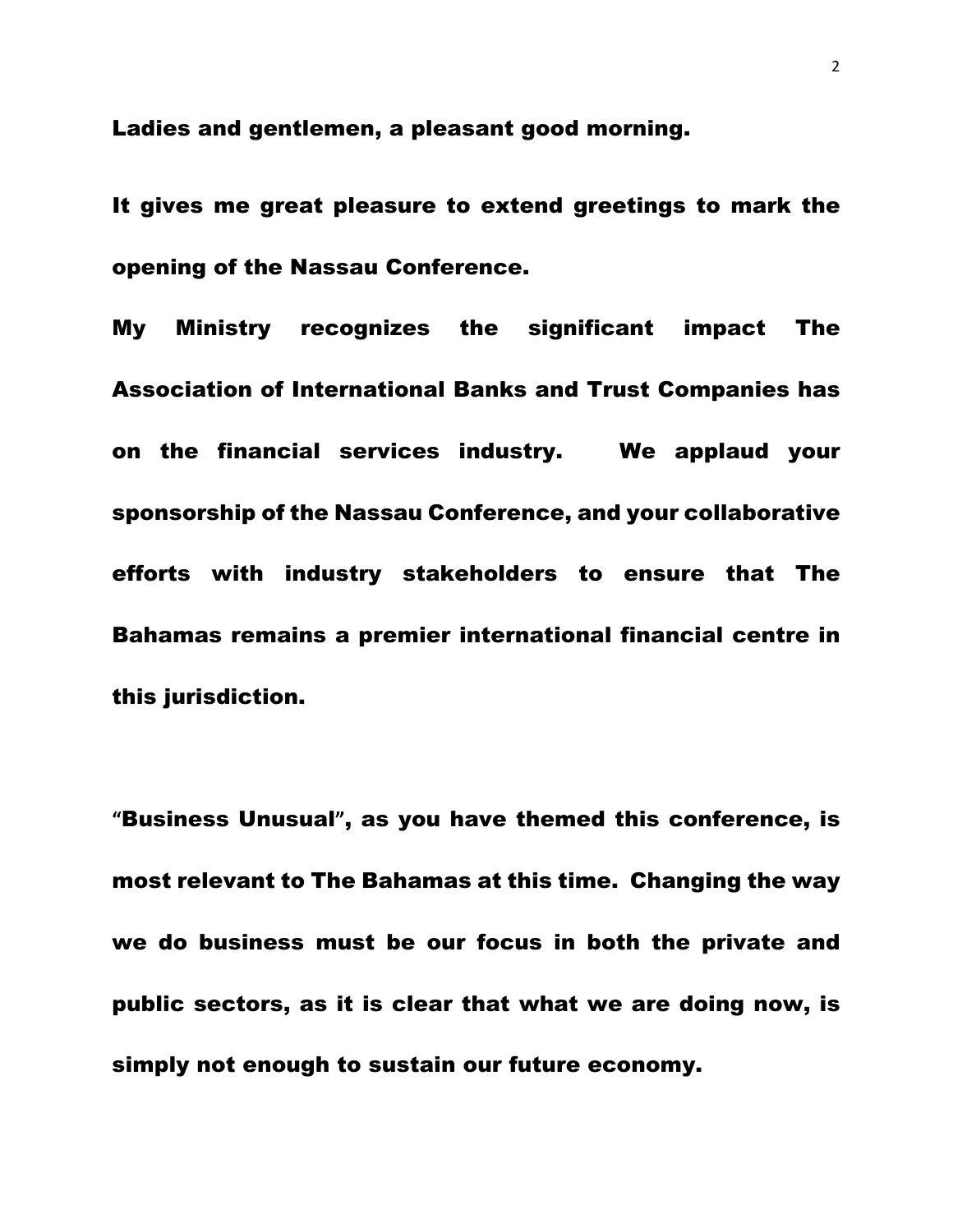We must be forward thinking if we are to advance ourselves as a nation, and as a legitimate player on the world stage. There are many untapped opportunities to explore beyond our shores, and we must open our economy if we are to reach the vast opportunities available out there in the global economy. My Ministry is open to the voices of our private and public sectors, because it is only together that we can develop solutions to grow and sustain our economy in an everchanging world for a productive future.

It is **"**business unusual**"**, so we must stop doing the usual things and begin to align ourselves to receive new business opportunities and sustain existing ones. We must think out of the box and beyond The Bahamas if we are serious about sustainable growth and our economic well-being.

#### How do we do this?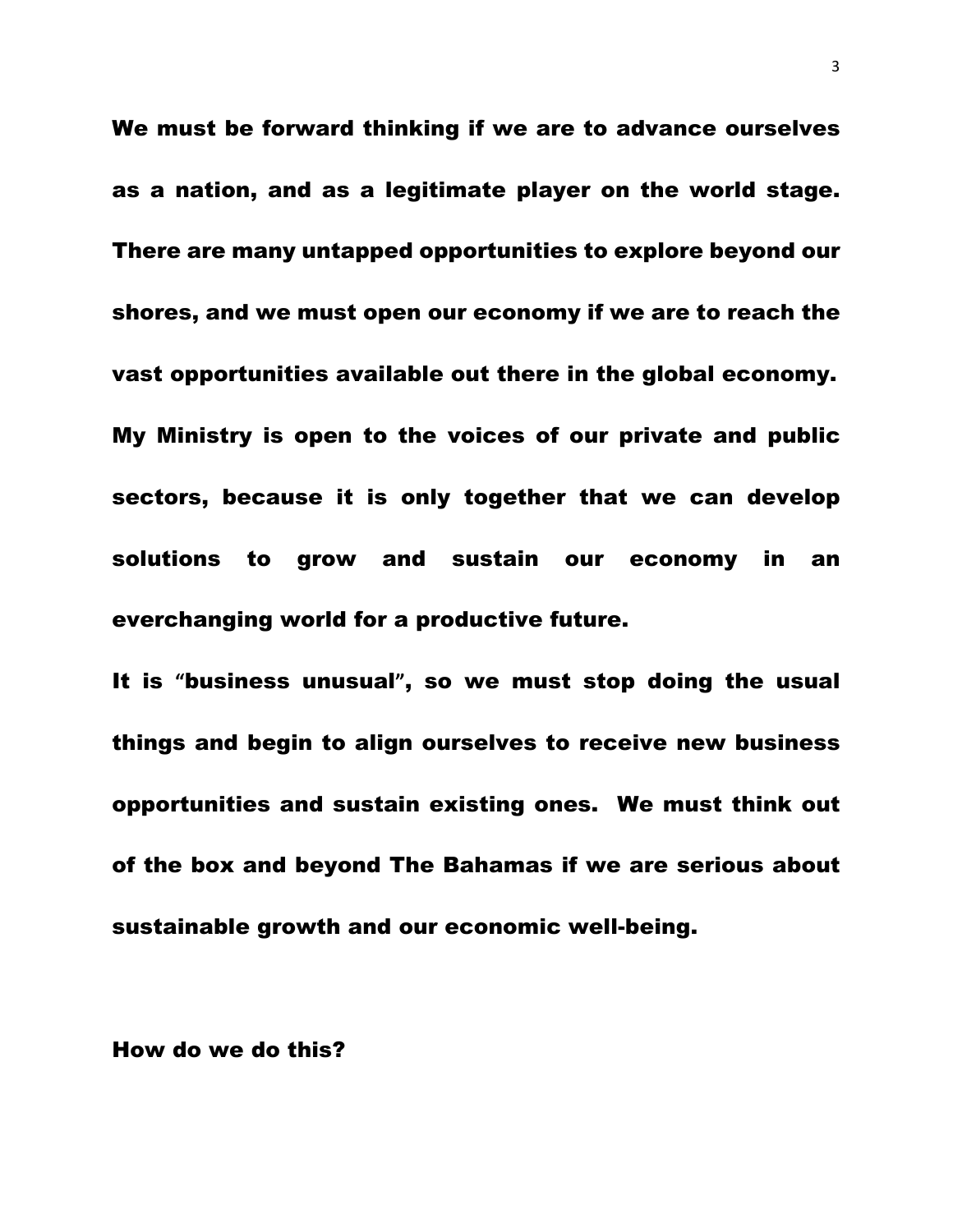It is my vision that there be a shift in mindset to allow for a more competitive environment starting with legislative reforms superior to or on par with that of our competing jurisdictions.

This shift must be centered around changing the way we transact business in this country, to make it more efficient and quality driven.

Now is the time for solutions instead of focusing on the challenges, we already know what they are, and they aren**'**t new.

In this vane, over the past few months, my Ministry has met with numerous financial services companies and law firms, many of whom are here. My Ministry has identified some areas that can be addressed quickly to open the doors which will allow greater opportunities available in the global economy.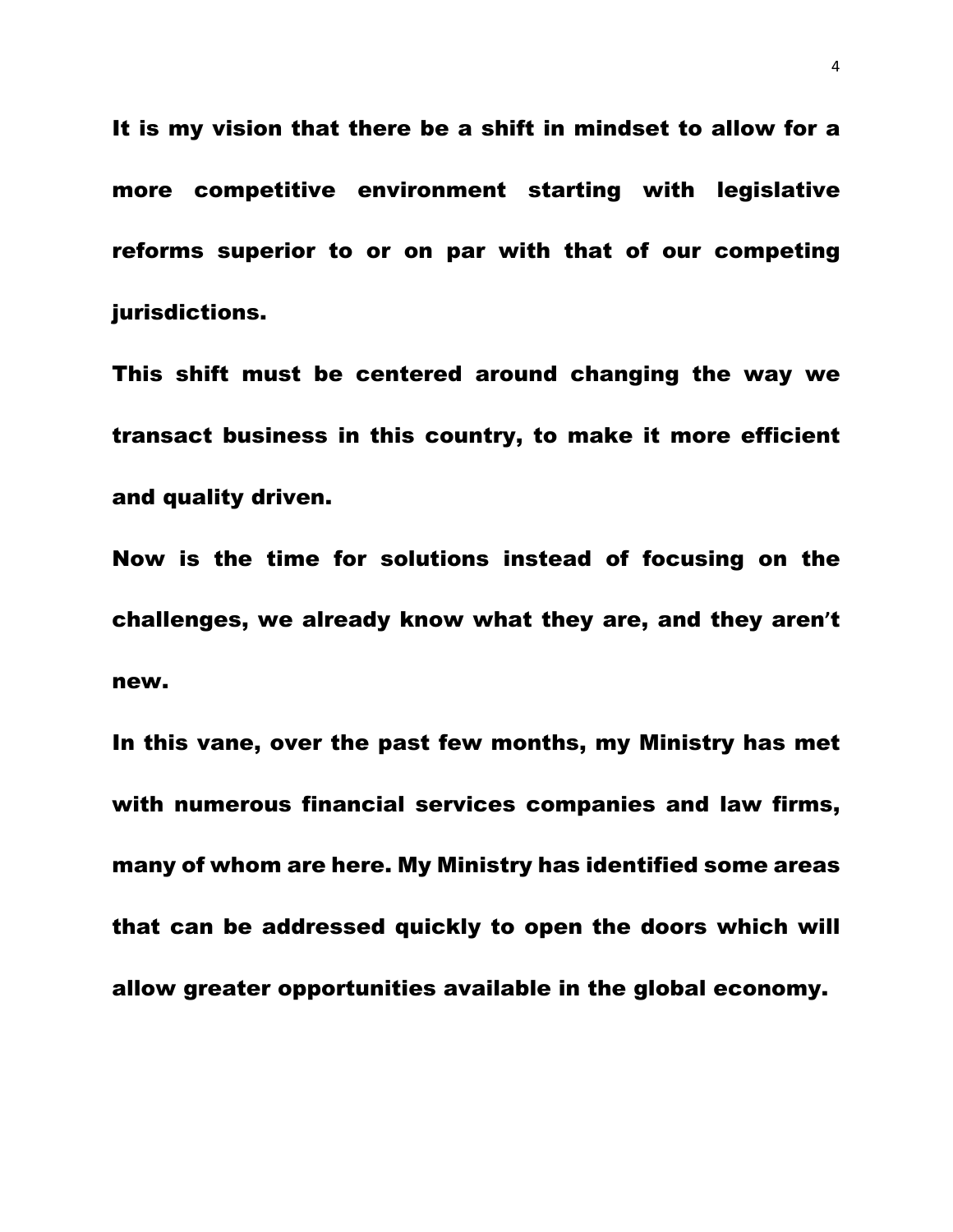We have concluded that the overarching challenges facing the industry, has been centered heavily around:

1). the need to enhance the services and resources of supporting governmental agencies to allow for a more productive and efficient outcome,

2). the need to focus on areas that will improve the ease of doing business in The Bahamas, and lastly,

3). the increased pressure from global regulatory bodies such as the OECD and the FATF to comply with everchanging international regulatory standards and practices.

We are not taking the future of our financial services industry lightly, so some of the things we have already begun work on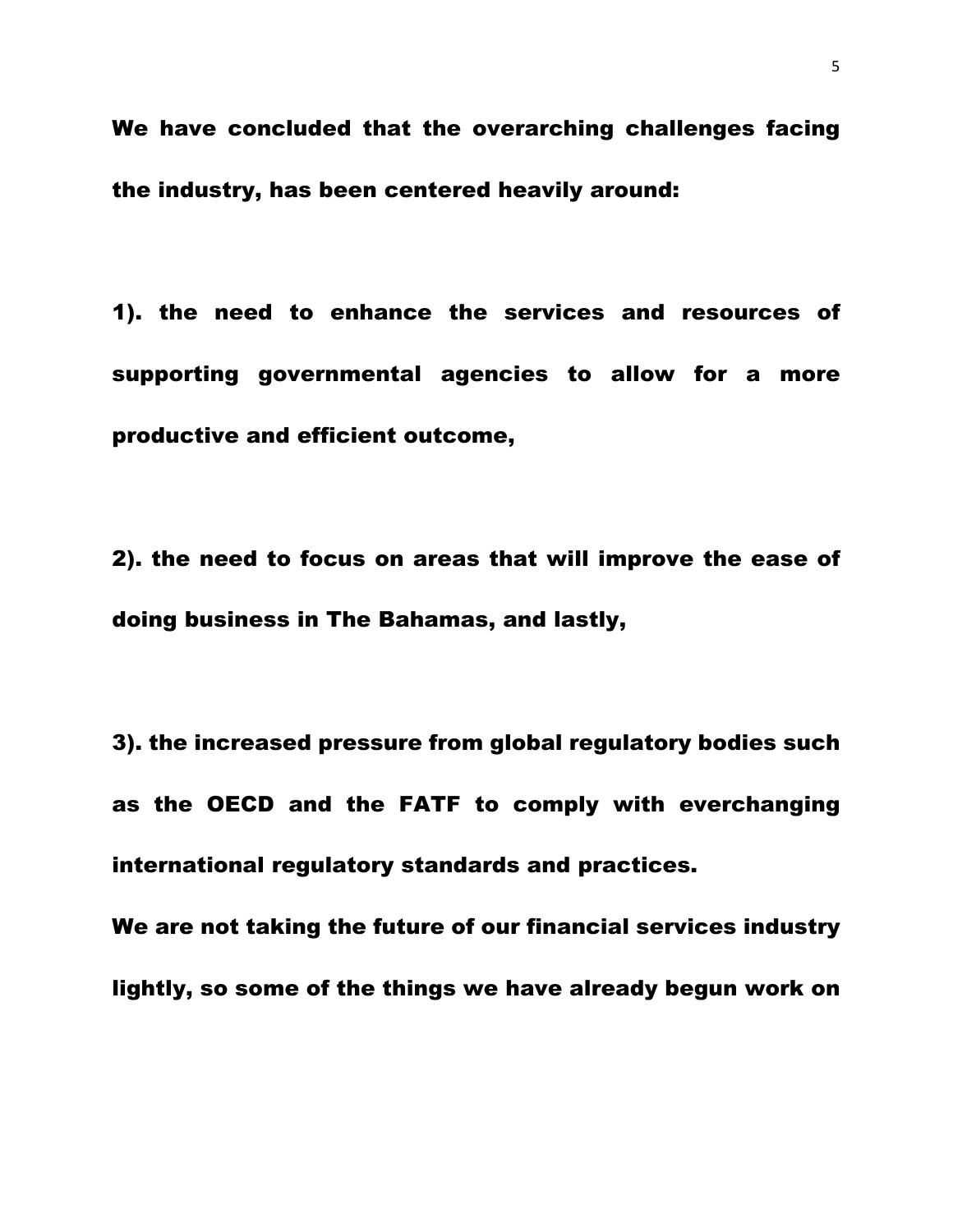to get the ball rolling to make improvements for the betterment of the Bahamian economy are:

- 1) Enhancement to Government Agencies. eg. Companies Registry **–** resources such as people and better equipment.
- o Discussions are currently being held to identify the best way to restructure some of the support governmental agencies such as the Companies Registry.
- $\circ$  We know that this has been an area of concern for many of you for a very long time, and it is time for action.
- $\circ$  We have begun a collaborative effort between the government and private entities to bring forth state of the art technology to ensure the efficient storage of documents, the ability to retrieve complete company documents, improve the turnaround time for the registration of companies, and the ability to share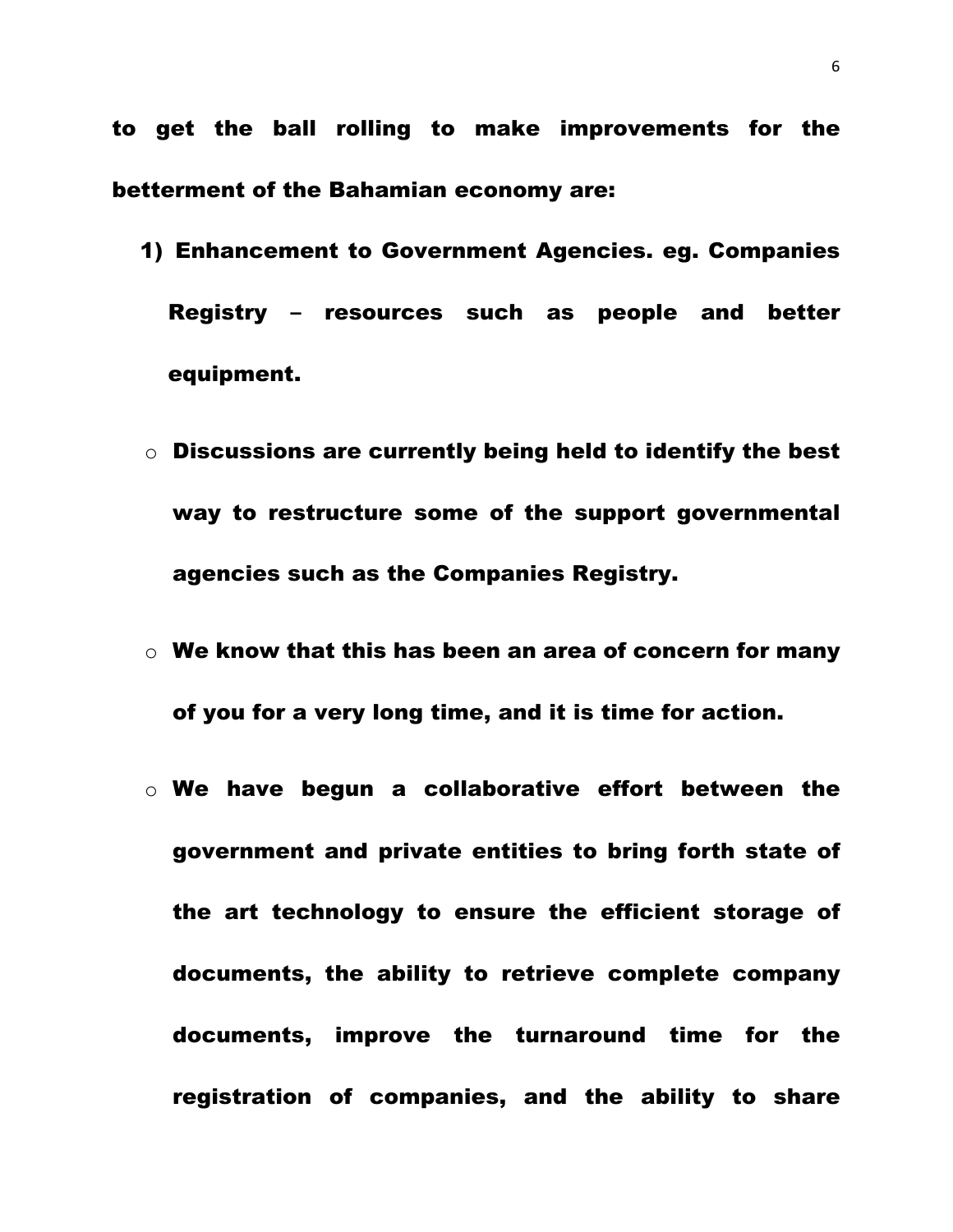documents with other government agencies. This will avoid the duplication of efforts by clients as different government agencies are asking for the same documents. This will no doubt improve the way we do business and will make us more competitive with our regional counterparts.

 $\circ$  We are hoping to see a consolidation of processes with The Bahamas Investment Authority (BIA) and Inland Revenue, streamline real property tax process, and have discussions with our regulators such as The Central Bank of The Bahamas and the Securities Commission to address common concerns around the regulatory functions, approvals processes, and exchange control (new restrictions being applied, ability for Bahamians to repatriate funds and deal in foreign currencies).

#### IMMIGRATION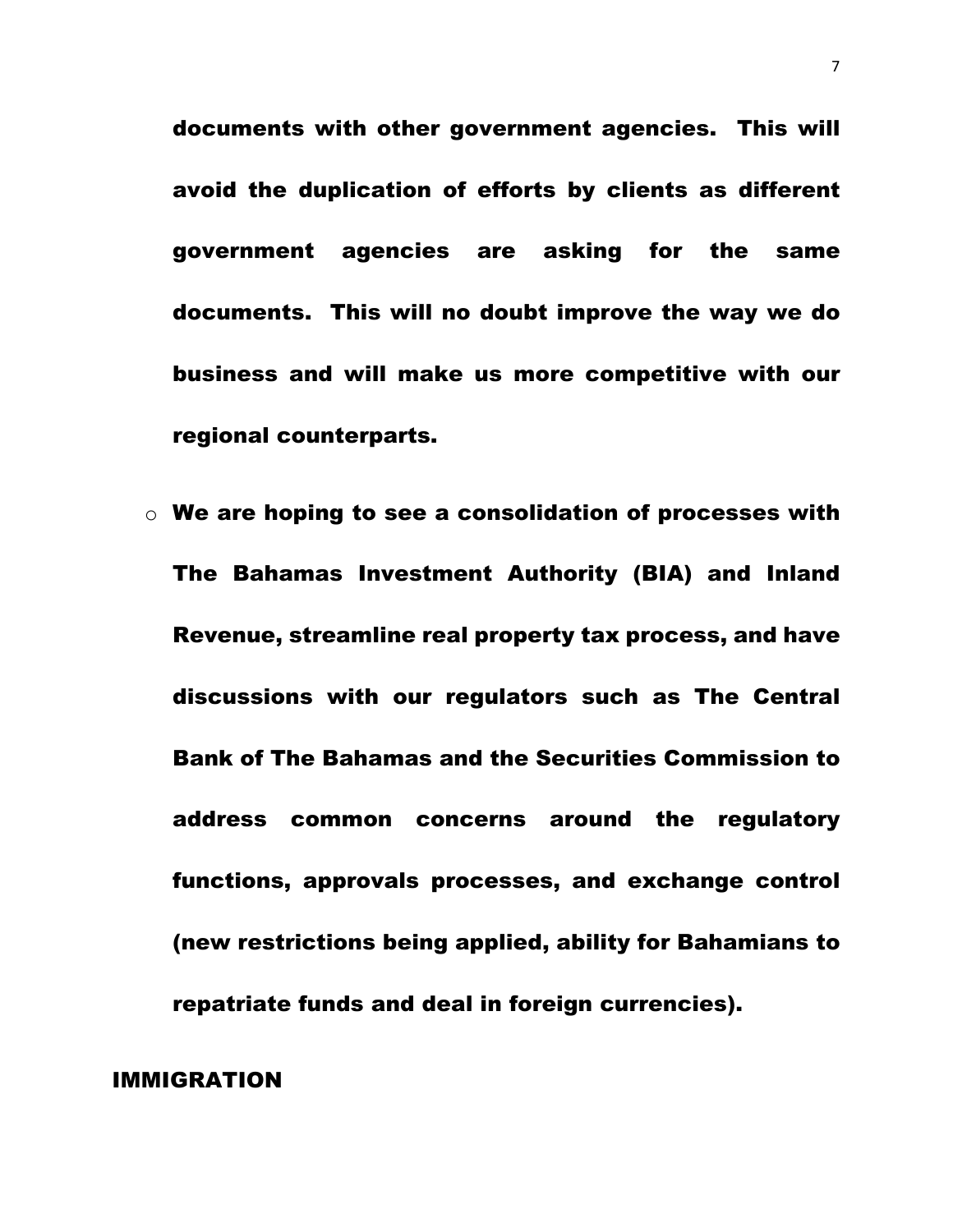I am pleased to announce that Cabinet has passed in principle the following recommendations to the immigration process:

- o The issuance of short term work permits for persons entering The Bahamas for the purpose of business visits, meetings, conferences, training.
- o Relaxing of labor certification for certain classes of professionals in the Financial Services Sector to attract international expertise to train our workforce. These areas are: General Managers, Head of Fiduciary Services, Head of Private Banking, Heads of Operations/CEO, Head of Investments/Portfolio Managers, Business Development and Client Relationship Managers.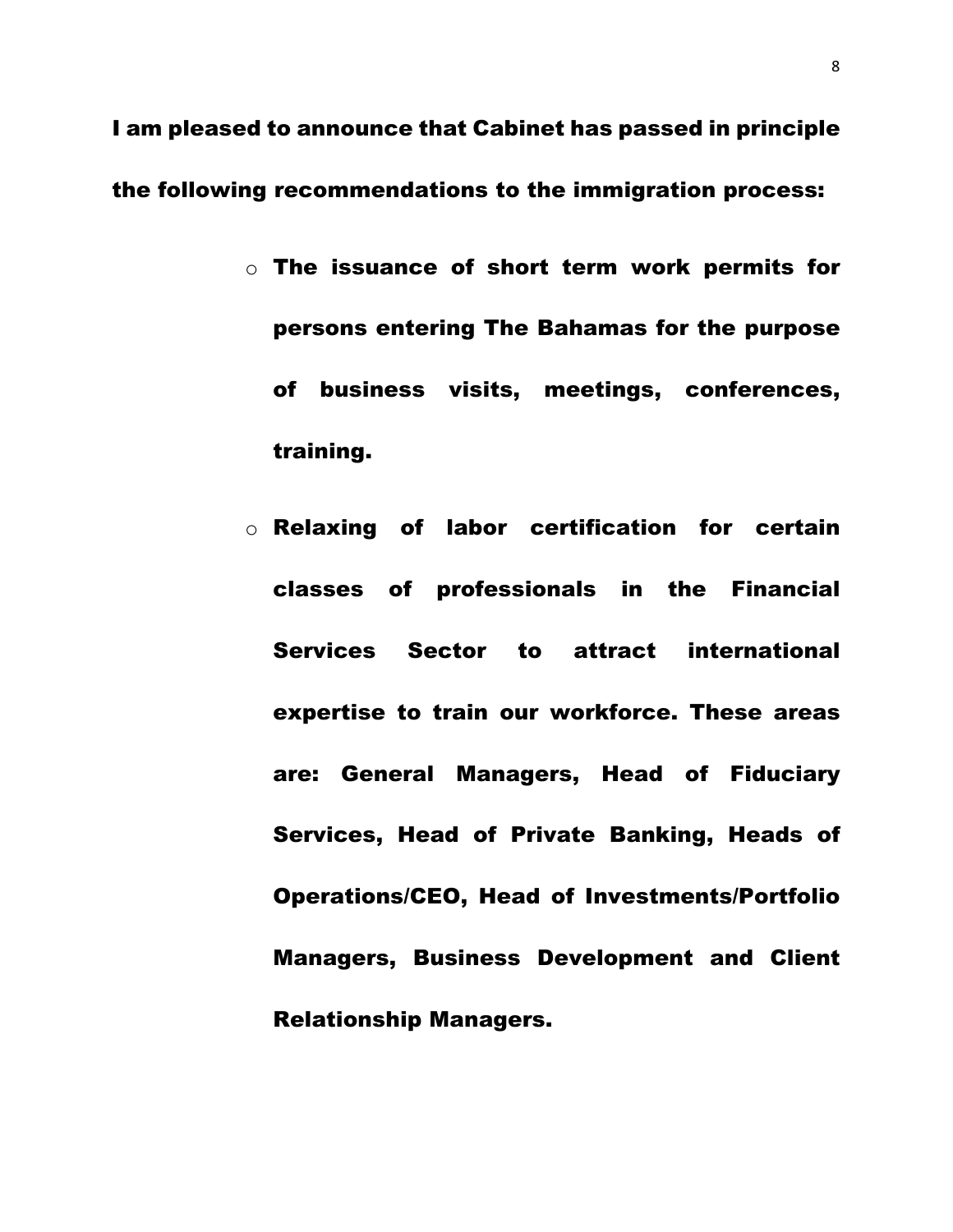- o Permanent residency on the purchase of a residence. The minimum threshold to be increased from \$500,000.00 to \$750,000.00 to qualify for permanent residency. This would extend to investments of \$1.5 million accelerated to a processing time of 21 days.
- o Introduction of Tax residency certificate for individuals and corporations.
- o Establish a preferred investor residency programme whereby persons interested in residency can not only invest in real estate, but can also invest in bonds, endowments, or establish a business.
- o Grant permanent residence to spouses of Bahamians after a period of 5 year.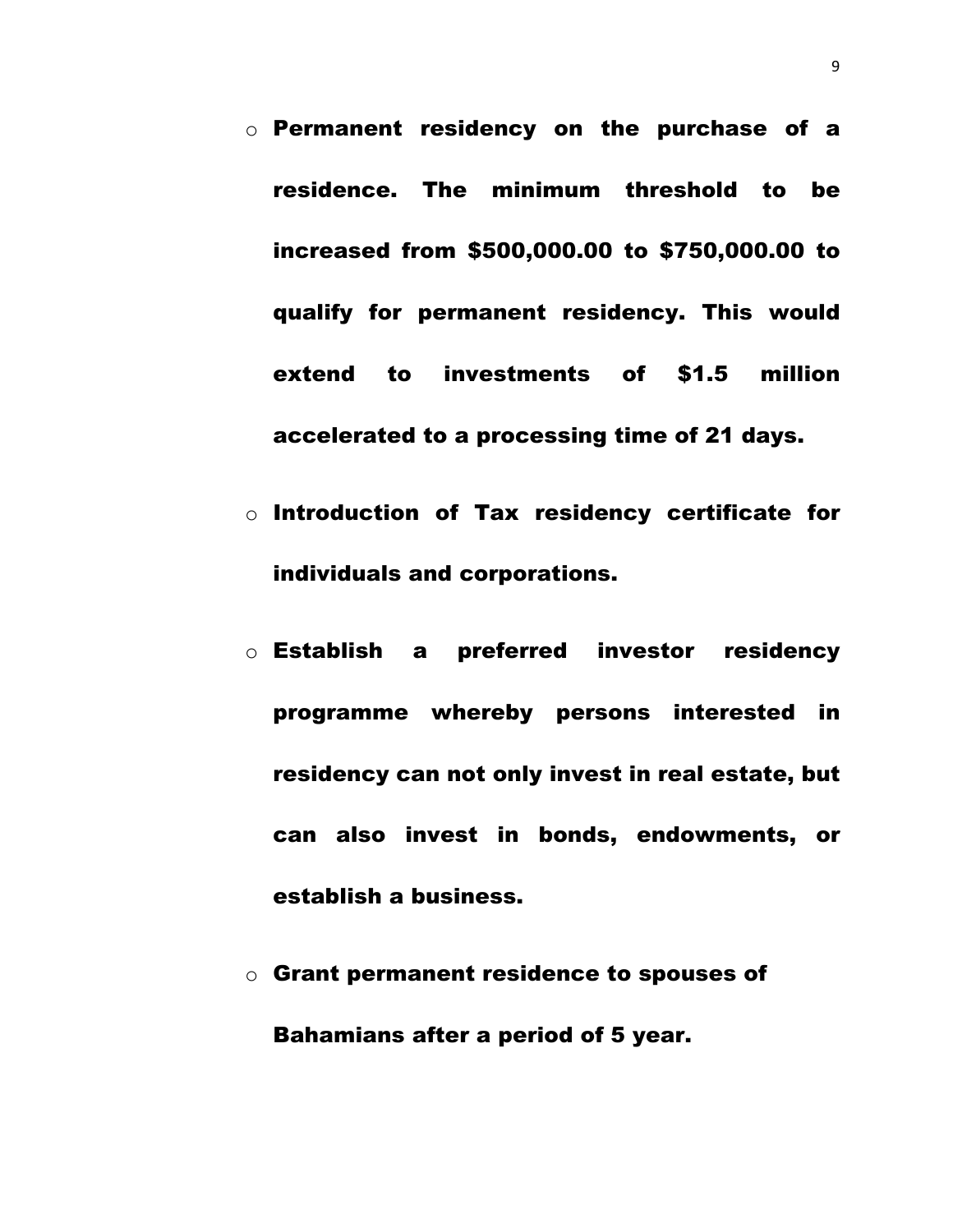$\circ$  We are also looking at relocating the section of Immigration that handles Permanent residency.

We are already working with private sector partners on the mechanisms, policies and guidelines for these initiatives to be implemented. A task force has been formed to do the preliminary work, BFSB is coordinating this. All of your feedback, suggestions and whatever resources you may have is also welcomed.

#### 3). Common Reporting Standard (CRS):

o Earlier, I mentioned the concerns around global regulatory bodies. Tax transparency and co-operation are my Ministry**'**s commitment to once again ensure that we do not jeopardize our reputation and protect our jurisdiction from illicit activity. Our survivability is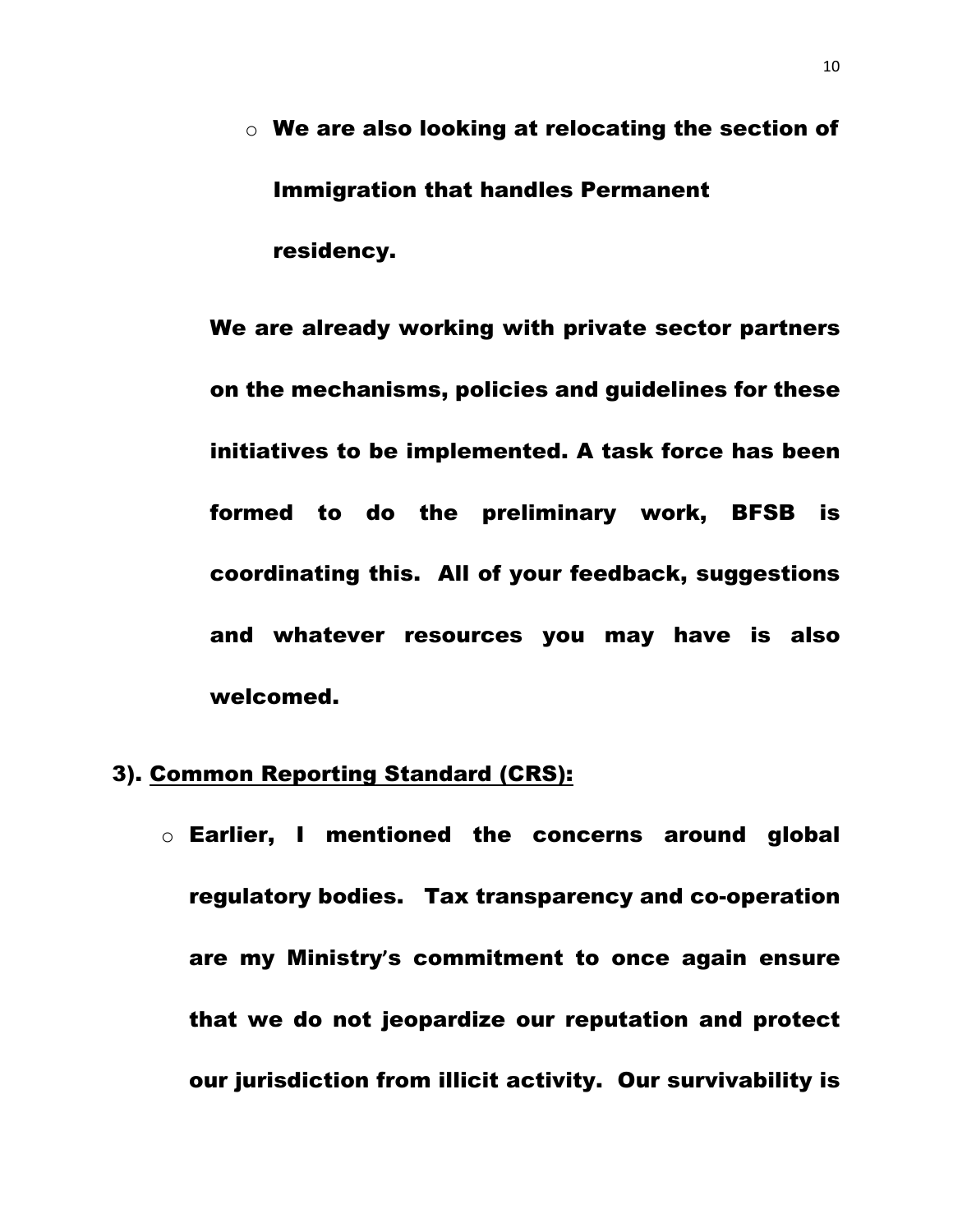paramount and we must continue to demonstrate that we are a trustworthy, competent and compliant jurisdiction. To this end, The Government has decided that Multilateral will be the way forward as you all know. This was decided to ensure that we are able to fulfill our commitment to implement exchange under the CRS in September 2018.

- $\circ$  The amendments to the legislation have been drafted to accommodate the signing of the Convention on Multilateral Mutual Assistance in Tax Matters.
- o The process of completing the requirements to be accepted as a Party for the signing of the MAC with the OECD is in progress. In the interim, we are continuing to sign bilateral agreements.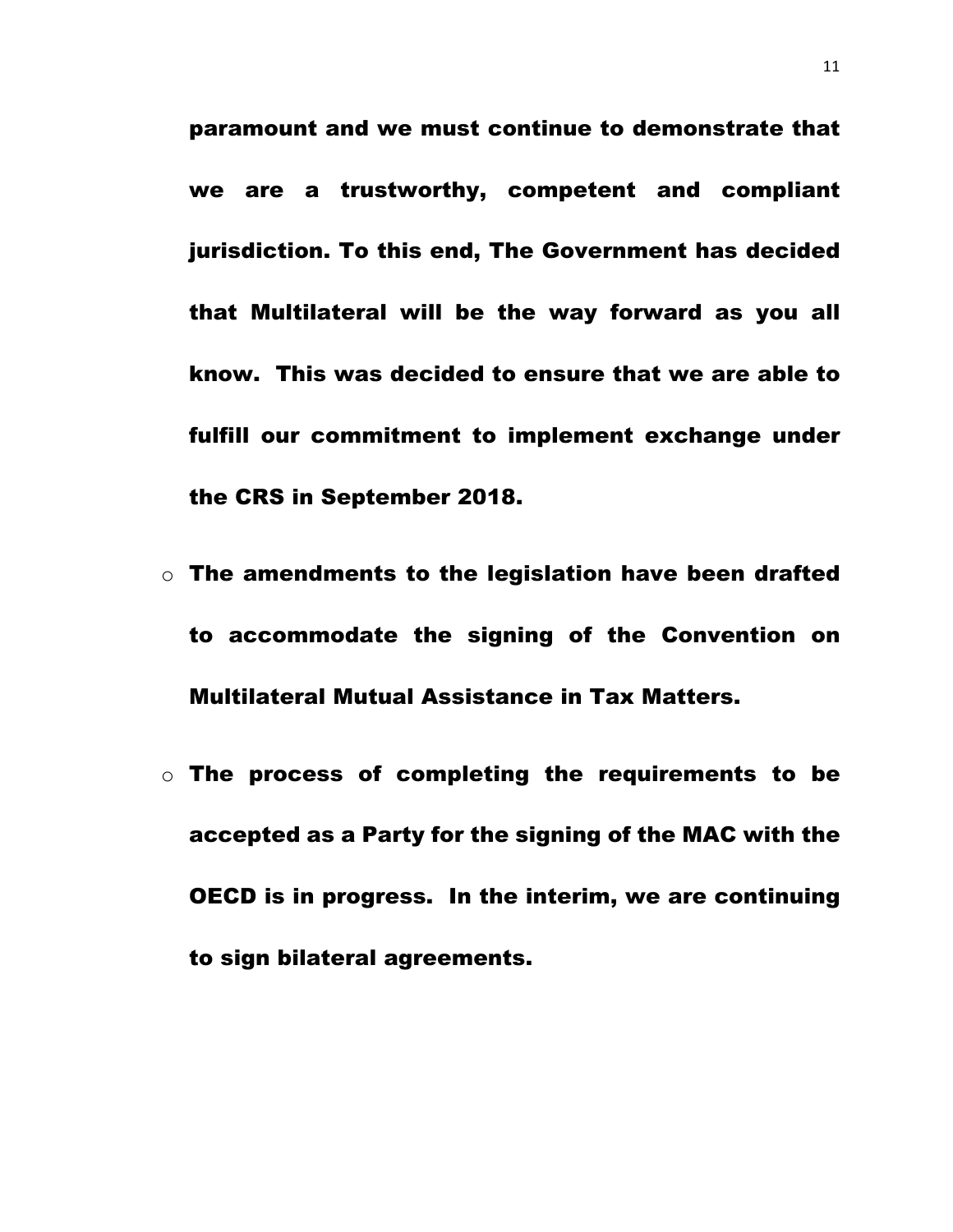$\circ$  We are aware that many institutions are preparing to comply with the Common Reporting Standard and the draft Guidance Notes should be issued by next week.

#### 4.) Legislative Amendments

The government of The Bahamas will be introducing various legislative amendments that will affect and aid to improve the financial services industry.

Other areas identified include:

#### Arbitration

o Making The Bahamas a hub for International Arbitration which would entail opening the Bar to external entities and lawyers. The Ministry has already begun its rounds of dialogue with the top law firms in the country to get feedback on the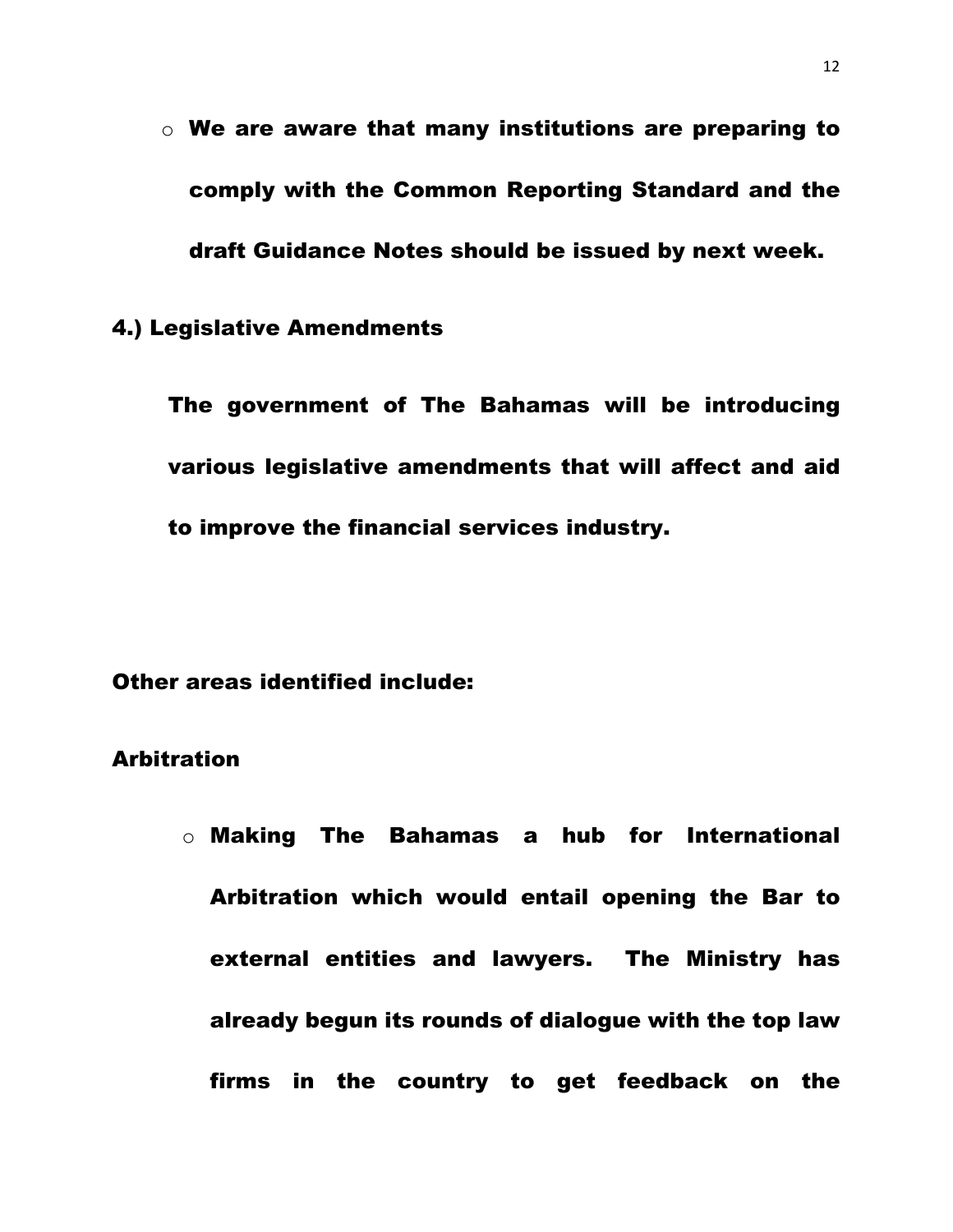probability. We also plan to liaise with the Bar Association to ensure all parties are in agreement and are a part of the process. We can see that this would be beneficial in the Financial Services sector specifically in the Trust, Maritime and possibly Aviation. And let's be clear, the intent is not to open up the entire legal profession to foreign practitioners.

#### Centre for Excellence for Financial Services

 $\circ$  We now have the final report and roadmap from consultants who were engaged by the Government to undergo a study on the feasibility to have a Financial Services center for training and research for the region.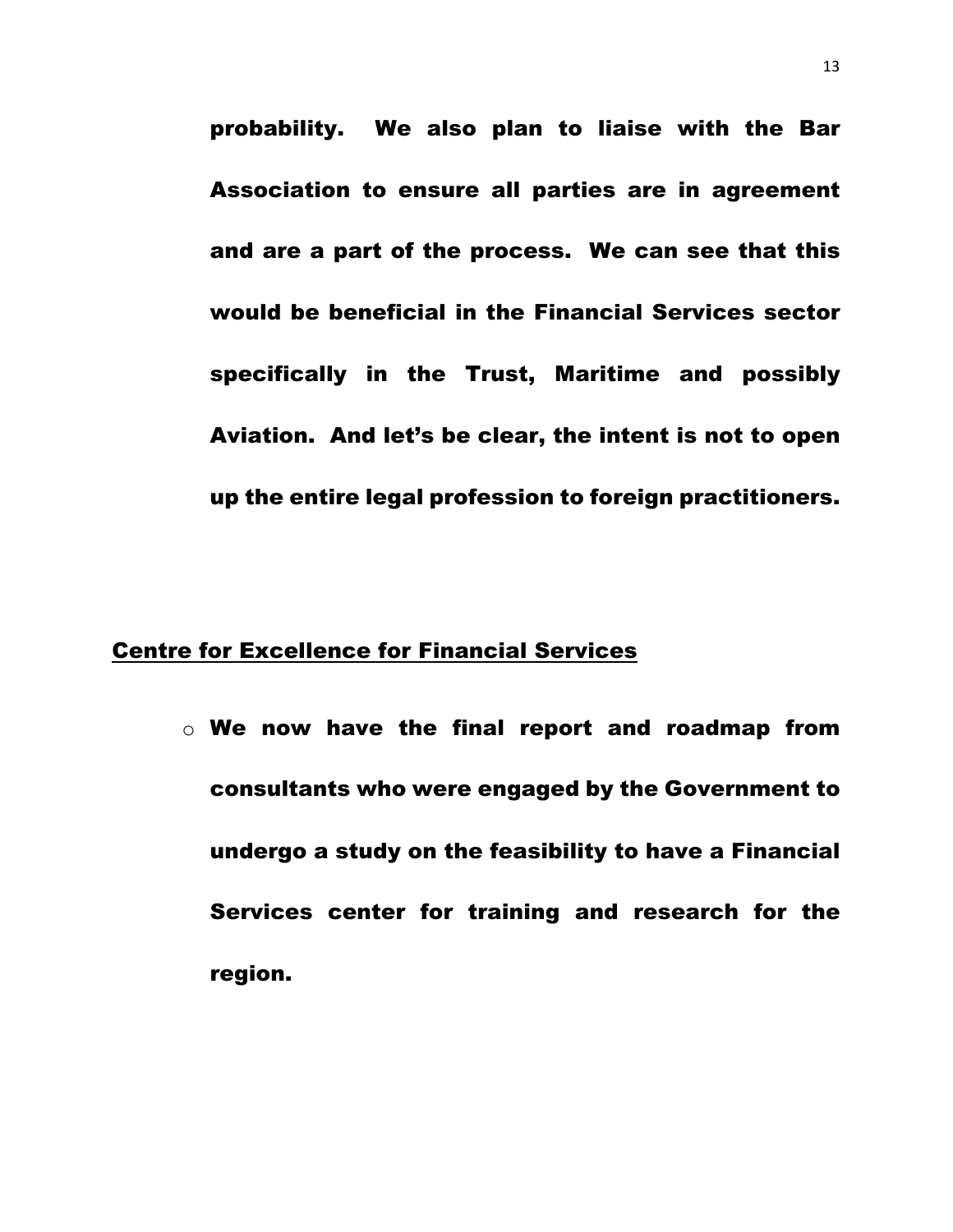$\circ$  This center will be domiciled in The Bahamas. We see this as an excellent training ground to drive our workforce to levels that will rival our international counterparts and raise the bar for quality professional services.

### FUTURE SURVIVAL

Ladies and gentlemen, changing the way we do business is paramount to the survival of the financial services industry in The Bahamas and our economy as a whole.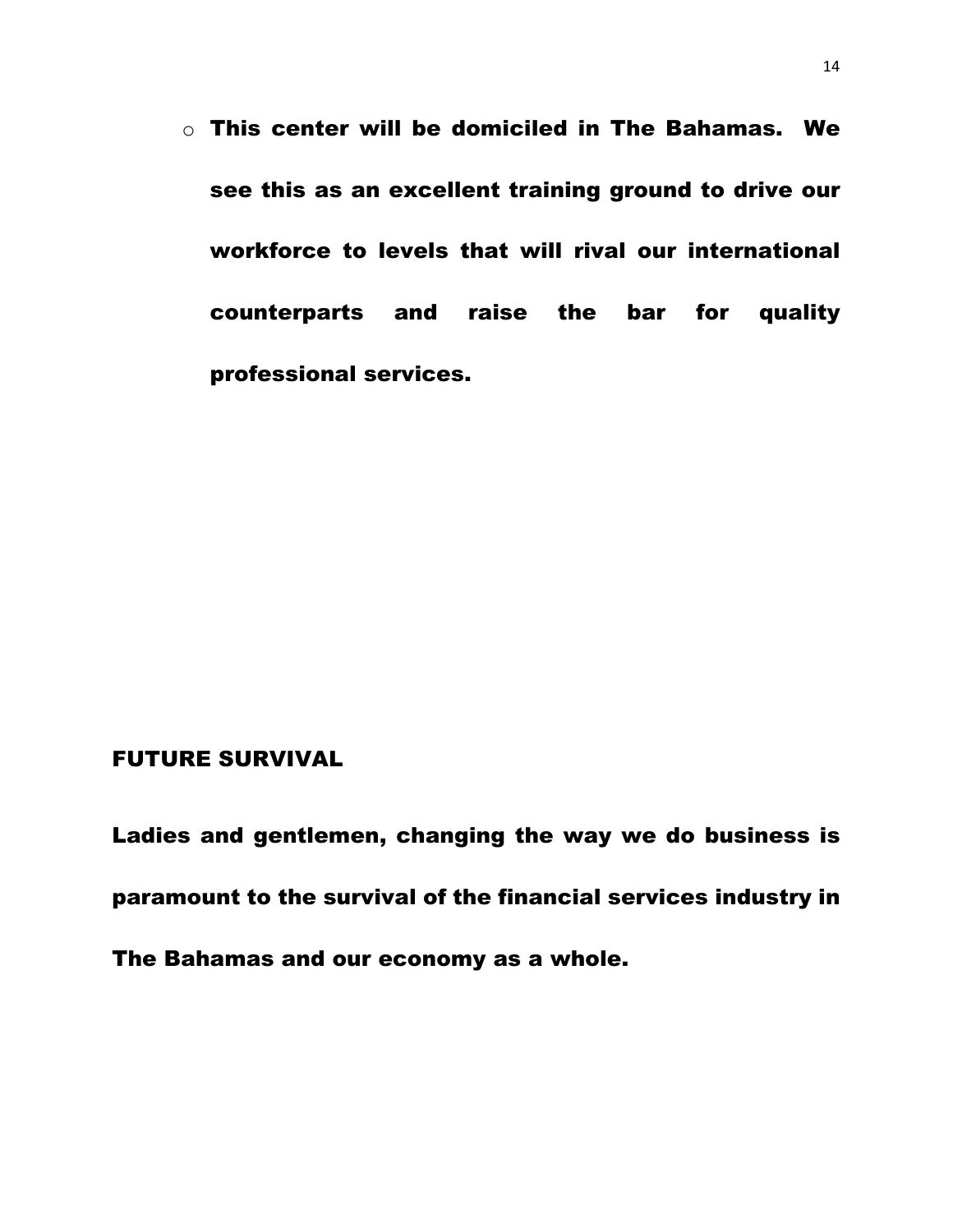I have recognized and have an appreciation for this dynamic global environment which lends for jurisdictions such as The Bahamas to realize that it is no longer **"**business as usual**"**.

The government has a role to play, and we are committed to doing so. There must also be a constant evolution in our workforce, in our mindset and in the products and services we offer. We must remain compliant with our global regulators; stay steps ahead of our competitors; and remain resolute to ensure that The Bahamas remains in the minds of our clients as the premier International Financial Centre for doing business.

It is only through the continued collaboration between the government and the private sector that we can accomplish this and ensure the success of our country.